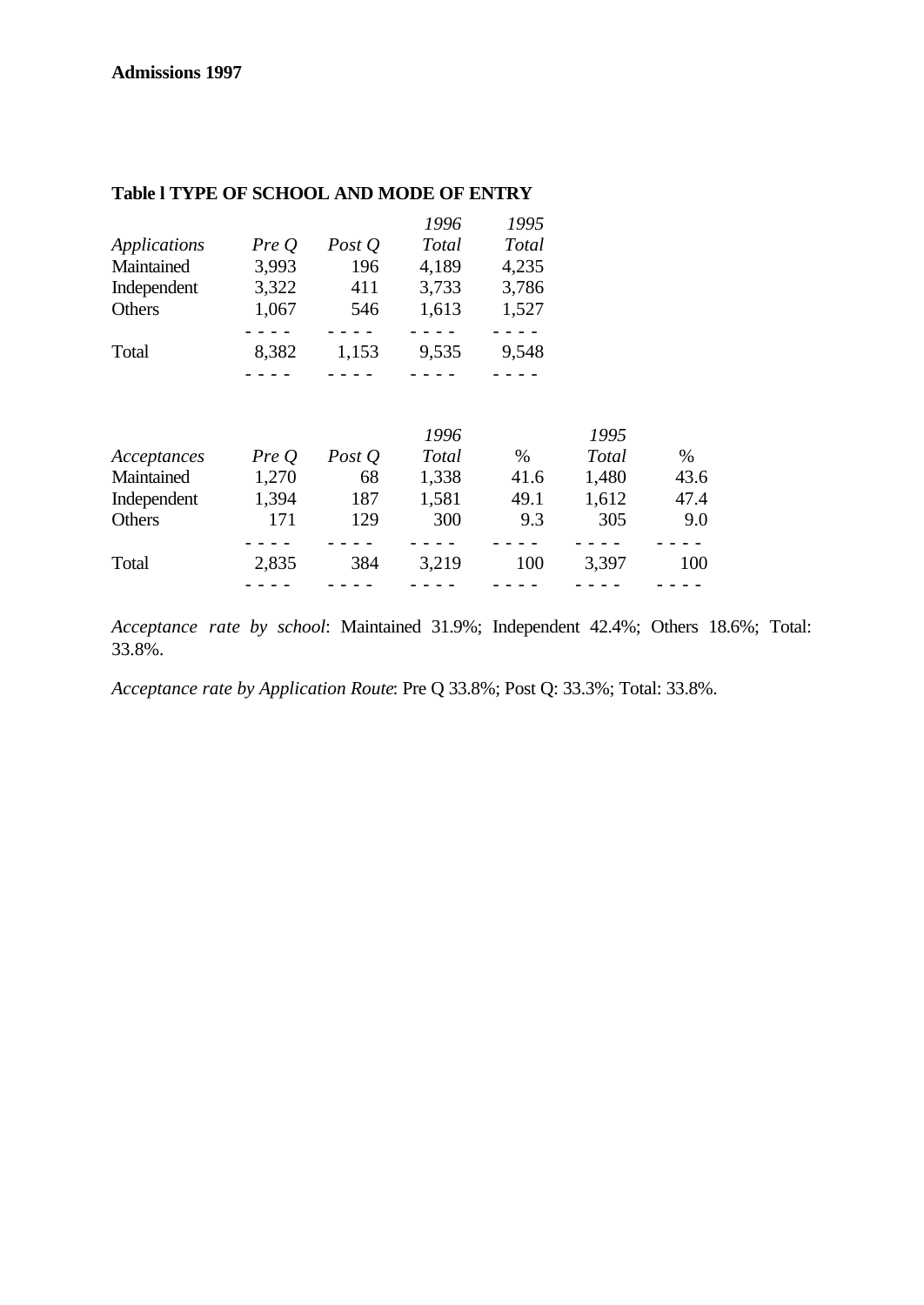## **Table 2 NUMBER AND PERCENTAGE OF APPLICATIONS AND ACCEPTANCES OF CANDIDATES BY REGION OF DOMICILE**

|                                 |       |              |             |      | Total No. of        |      |
|---------------------------------|-------|--------------|-------------|------|---------------------|------|
|                                 |       |              |             |      | Candidates accepted |      |
|                                 |       | Applications | Acceptances |      | through UCAS 1995   |      |
| Region of School                | No.   | $\%$         | No.         | $\%$ | No.                 | $\%$ |
| North                           | 202   | 2.1          | 67          | 2.1  | 10,732              | 4.1  |
| North West                      | 780   | 8.2          | 290         | 9.0  | 25,565              | 9.7  |
| <b>Yorkshire and Humberside</b> | 451   | 4.7          | 167         | 5.2  | 17,543              | 6.7  |
| <b>East Midlands</b>            | 322   | 3.4          | 123         | 3.8  | 15,174              | 5.7  |
| <b>West Midlands</b>            | 555   | 5.8          | 209         | 6.5  | 20,380              | 7.7  |
| East Anglia                     | 296   | 3.1          | 116         | 3.6  | 7,875               | 3.0  |
| Greater London                  | 1,460 | 15.3         | 543         | 16.9 | 33,264              | 12.6 |
| South East                      | 2,172 | 22.8         | 803         | 24.9 | 48,971              | 18.6 |
| South West                      | 1,078 | 11.3         | 386         | 12.0 | 20,261              | 7.7  |
| Wales                           | 325   | 3.4          | 106         | 3.3  | 11,253              | 4.3  |
| Scotland                        | 211   | 2.2          | 74          | 2.3  | 21,168              | 8.0  |
| Northern Ireland                | 112   | 1.2          | 47          | 1.5  | 8,461               | 3.2  |
| Overseas                        | 1,571 | 16.5         | 288         | 8.9  | 22,898              | 8.7  |
| Total                           | 9,535 | 100          | 3,219       | 100  | 263,545             | 100  |
|                                 |       |              |             |      |                     |      |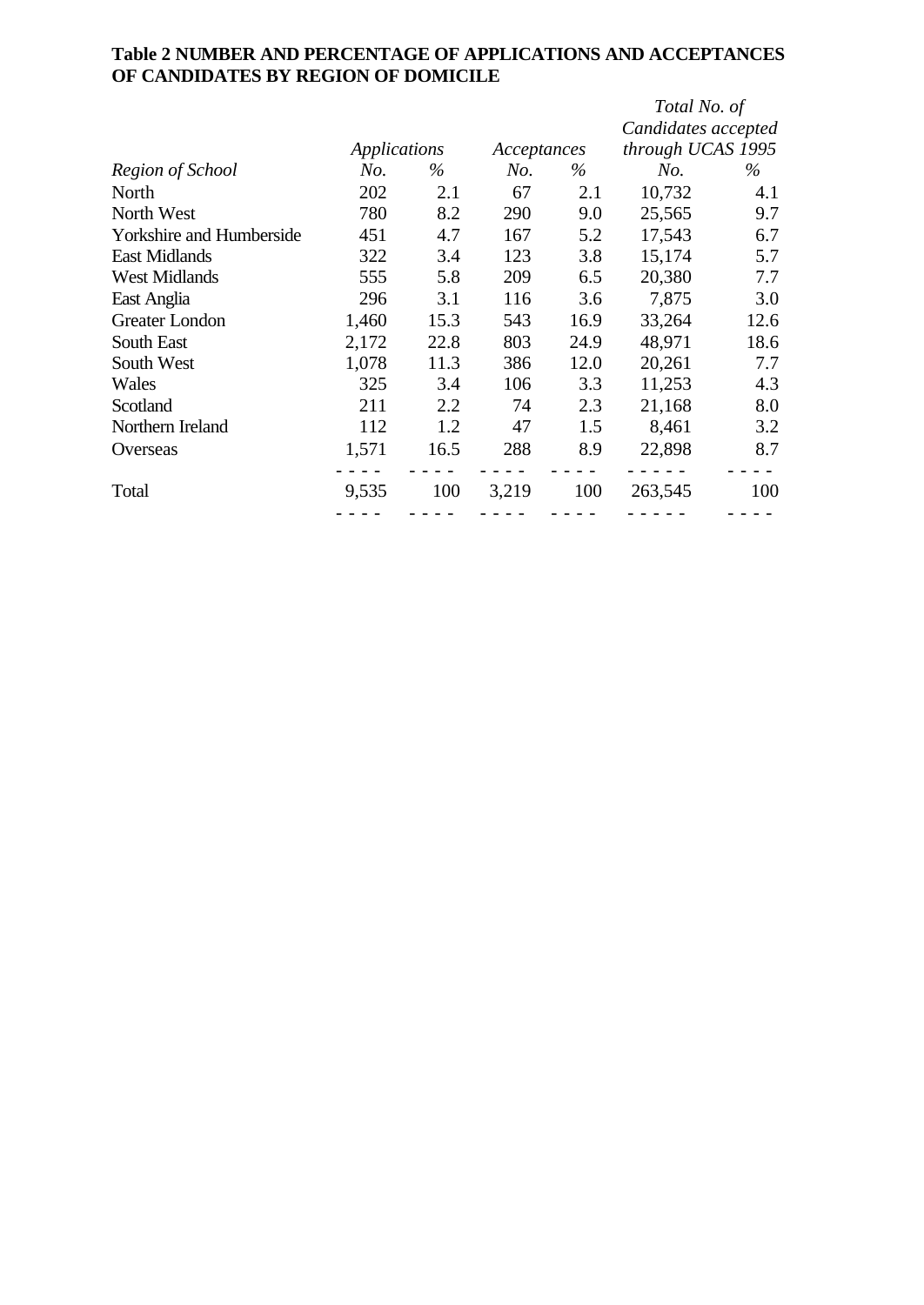### **Table 3 A-LEVEL SCORES OF POST Q ACCEPTANCES AND SCORES REQUIRED BY PRE Q CANDIDATES HOLDING OFFERS FOR 1997 ENTRY**

|                     | Scores of      | <b>Scores Required</b> |
|---------------------|----------------|------------------------|
| <b>UCAS</b>         | Post $Q$       | by Pre-Q Candidates    |
| Score               | Acceptances    | holding offers         |
| 30 and over         | 252            | 681                    |
| 28                  | 34             | 2,096                  |
| 26                  | 15             | 64                     |
| 24                  | $\overline{4}$ | 9                      |
| 22                  |                | $\mathbf{1}$           |
| 20                  | 3              |                        |
| 18                  | $\mathbf{1}$   |                        |
| 16                  |                |                        |
| 14                  |                |                        |
| 12                  |                | $\mathbf{1}$           |
| 10                  |                |                        |
| Below 10            |                |                        |
|                     |                |                        |
| Total               | 309            | 2,852                  |
| 2(EE)               |                | 29                     |
|                     |                |                        |
|                     | 309            | 2,881                  |
| Two As              | 20             | 92                     |
|                     |                |                        |
| Total:              | Post Q 329     | Pre Q 2,973            |
| Other Quals./Offers | 55             | 244                    |
|                     |                |                        |
| Total               | 384            | 3,217                  |
|                     |                |                        |

Amongst the 244 offers classified as 'others', there were 50 with the International Baccalaureate, 38 with Scottish CSYS or Highers, 12 with the French Baccalaureate, 12 with the Abitur, 9 with the European Baccalaureate, and 8 with Irish Highers.

(The A level scoring system is as follows:

A level grade:  $A = 10$ ,  $B = 8$ ,  $C = 6$ ,  $D = 4$ ,  $E = 2$ .

AS level grade:  $A = 5$ ,  $B = 4$ ,  $C = 3$ ,  $D = 2$ ,  $E = 1$ .)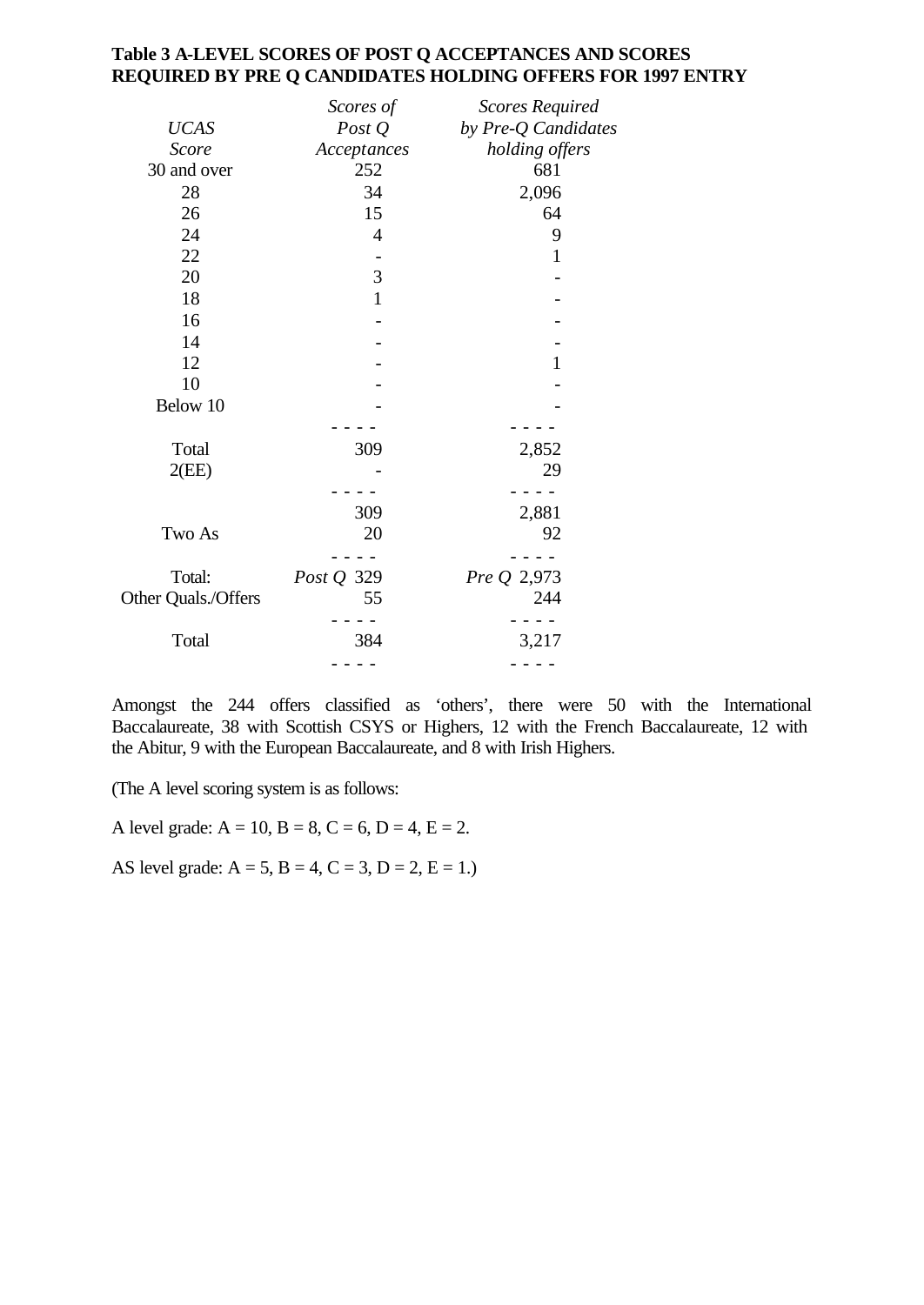### **Table 3A 1996 ENTRY BY A-LEVEL SCORE**

The table below gives the A-level scores achieved by those students who entered Oxford in October 1996.

3,017 of the new entrants held qualifications in three A-level subjects. 274 had completed their A levels before they applied, the remaining 2,743 were offered places before taking A levels in the summer of 1996.

### $(A$ -level grades:  $A = 10$ ,  $B - 8$ ,  $C = 6$ ,  $D = 4$ ,  $E = 2$ )

 $(AS-level grades: A = 5, B = 4, C = 3, D = 2, E = 1)$ 

|               | Post $Q$       |      | PreQ         |      | Total 1996 intake |      |
|---------------|----------------|------|--------------|------|-------------------|------|
| A-level Score | Total          | $\%$ | <b>Total</b> | $\%$ | Total             | $\%$ |
| AAA 30        | 220            | 80.3 | 1,798        | 65.5 | 2,018             | 66.9 |
| 28            | 32             | 11.7 | 534          | 19.5 | 566               | 18.7 |
| 26            | 10             | 3.6  | 223          | 8.1  | 233               | 7.7  |
| 24            | 5              | 1.8  | 106          | 3.9  | 111               | 3.7  |
| 22            | $\overline{2}$ | 0.7  | 40           | 1.5  | 42                | 1.4  |
| 20            | $\overline{2}$ | 0.7  | 25           | 0.9  | 27                | 0.9  |
| 18            | $ 0\rangle$    |      | $4\}$        |      | $4\}$             |      |
| 16            | $ 0\rangle$    |      | 7)           |      | 7}                |      |
| 14            | 1)             | 1.21 | 2)           | 0.6  | 3                 | 0.7  |
| 12            | 1              |      | $ 0\rangle$  |      | $1\}$             |      |
| Below 12      | 1 }            |      | 4            |      | $5\}$             |      |
|               | 274            | 100  | 2,743        | 100  | 3,017             | 100  |
|               |                |      |              |      |                   |      |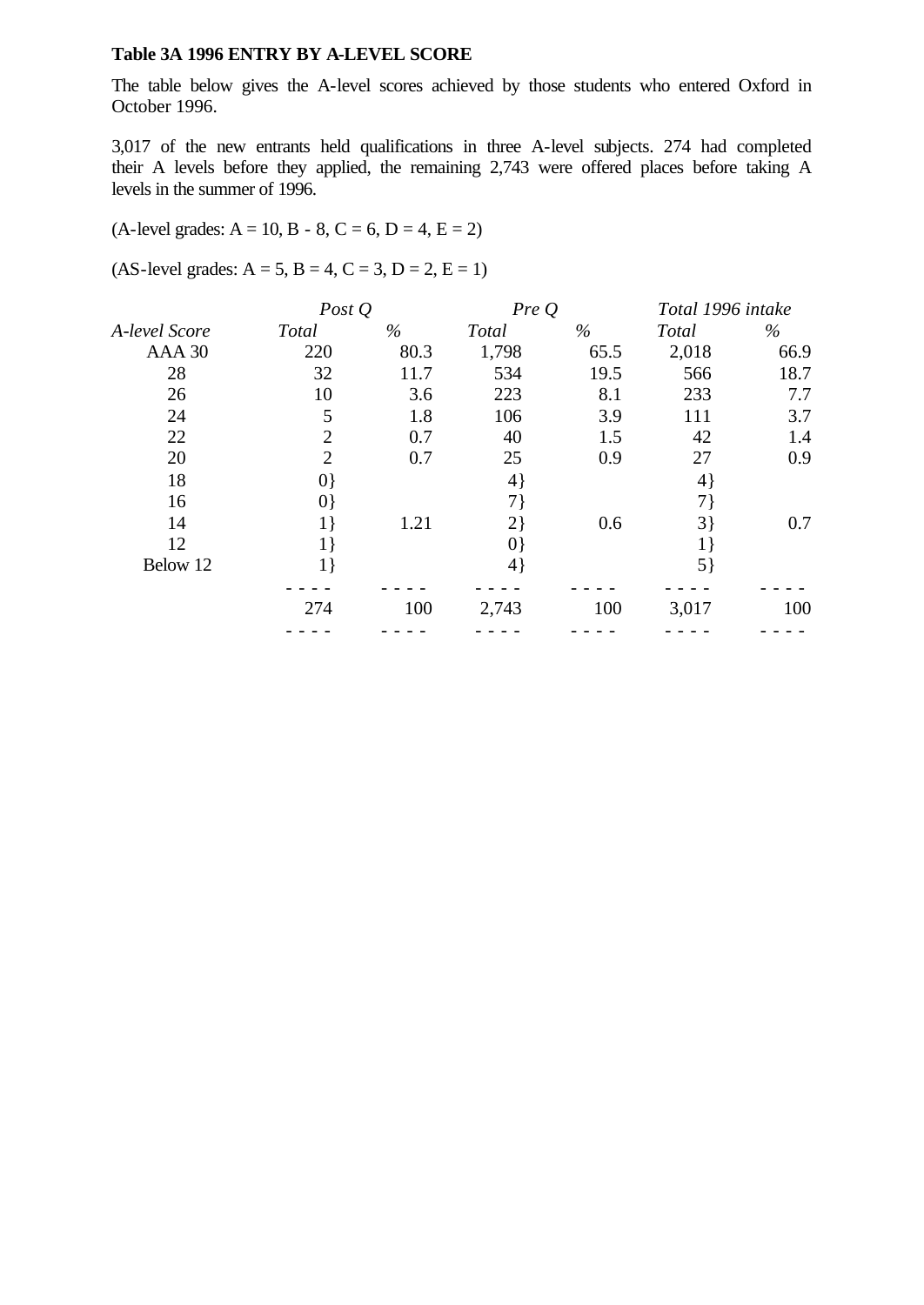# **Table 4 NUMBER AND PERCENTAGE OF ACCEPTANCES BY GCE EXAMINATION BOARD**

|                          |             |      | Total A level   |      |
|--------------------------|-------------|------|-----------------|------|
|                          | Acceptances |      | candidates 1997 |      |
| <b>Examination Board</b> | No.         | $\%$ | No.             | $\%$ |
| Oxford and Cambridge     | 617         | 20.9 | 38,916          | 6.4  |
| Cambridge                | 434         | 14.7 | 87,532          | 14.4 |
| Oxford                   | 144         | 4.9  | 37,004          | 6.1  |
| London                   | 819         | 27.7 | 150,055         | 24.6 |
| Northern                 | 532         | 18.0 | 100,400         | 16.5 |
| Welsh                    | 69          | 2.3  | 15,982          | 2.6  |
| Associated               | 294         | 10.0 | 168,916         | 27.8 |
| Northern Ireland         | 45          | 1.5  | 9,984           | 1.6  |
|                          |             |      |                 |      |
| Total                    | 2,954       | 100  | 608,789         | 100  |
|                          |             |      |                 |      |
| Scottish                 | 44          |      |                 |      |
| Others                   | 221         |      |                 |      |

In Table 4 one Board is assigned to each candidate. Where candidates have taken A levels with more than one Board, they are assigned to the Board with which they took the majority of their subjects; and if candidates took the same number of A levels with each of several Boards, they are assigned to the Board first named on their form.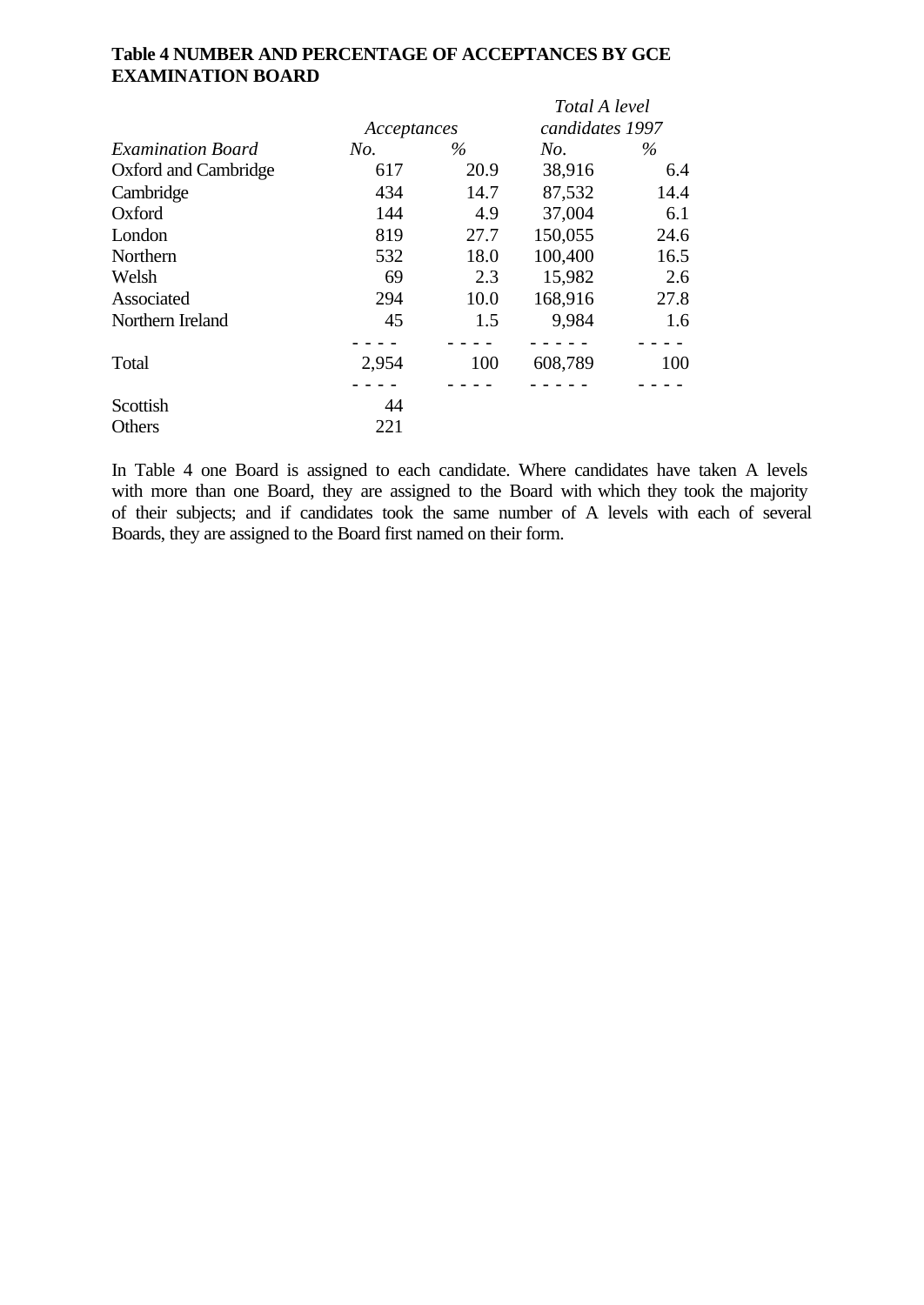## **Table 5 NUMBER OF APPLICATIONS AND ACCEPTANCES BY FACULTY**

|                                         |                |              |             |       | % Acceptances to    |      |
|-----------------------------------------|----------------|--------------|-------------|-------|---------------------|------|
|                                         |                | Applications | Acceptances |       | <b>Applications</b> |      |
| Arts                                    | 1996           | 1995         | 1996        | 1995  | 1996                | 1995 |
| Ancient and Modern History              | 51             | 78           | 13          | 30    | 25.5                | 38.5 |
| Archaeology and Anthropology            | 64             | 55           | 24          | 22    | 37.5                | 40.0 |
| Classics                                | 204            | 219          | 136         | 145   | 66.7                | 66.2 |
| <b>Classics and English</b>             | 24             | 20           | 9           | 8     | 37.5                | 40.0 |
| <b>Classics and Modern Languages</b>    | 25             | 33           | 10          | 11    | 40.0                | 33.3 |
| <b>Economics and Management</b>         | 416            | 358          | 69          | 42    | 16.6                | 11.7 |
| English                                 | 888            | 1,016        | 252         | 271   | 28.4                | 26.7 |
| <b>English and Modern Languages</b>     | 119            | 115          | 22          | 27    | 18.5                | 23.5 |
| European and Middle Eastern Languages   | 12             | 20           | 5           | 5     | 41.7                | 25.0 |
| Fine Art                                | 156            | 132          | 20          | 21    | 12.8                | 15.9 |
| Geography                               | 232            | 254          | 101         | 106   | 43.5                | 41.7 |
| Law                                     | 884            | 900          | 241         | 260   | 29.4                | 28.9 |
| Law with Law Studies in Europe          | 242            | 254          | 25          | 19    | 10.3                | 7.5  |
| Mathematics and Philosophy              | 54             | 35           | 24          | 15    | 50.0                | 42.9 |
| <b>Modern History</b>                   | 680            | 696          | 289         | 289   | 42.5                | 41.5 |
| Modern History and Economics            | 45             | 55           | 11          | 19    | 24.4                | 34.5 |
| Modern History and English              | 76             | 60           | 15          | 14    | 19.7                | 23.3 |
|                                         |                |              |             |       |                     |      |
| Modern History and Modern Languages     | 99             | 80           | 37          | 29    | 37.4                | 36.3 |
| <b>Modern Languages</b>                 | 412            | 428          | 198         | 207   | 48.1                | 48.4 |
| Music                                   | 94             | 104          | 54          | 52    | 57.4                | 50.0 |
| <b>Oriental Studies</b>                 | 110            | 107          | 37          | 43    | 33.6                | 40.2 |
| Philosophy and Modern Languages         | 46             | 60           | 17          | 32    | 37.0                | 53.3 |
| Philosophy and Theology                 | 37             | 52           | 12          | 25    | 32.4                | 48.1 |
| Physics and Philosophy                  | 53             | 50           | 12          | 20    | 22.6                | 40.0 |
| <b>PPE</b>                              | 986            | 989          | 278         | 320   | 28.2                | 32.4 |
| Theology                                | 76             | 84           | 56          | 49    | 73.7                | 58.3 |
| <b>Total Arts</b>                       | $  -$<br>6,085 | 6,254        | 1,967       | 2,081 | 32.3                | 33.3 |
|                                         |                |              |             |       |                     |      |
| <b>Sciences</b>                         |                |              |             |       |                     |      |
| Biochemistry                            | 180            | 157          | 89          | 92    | 49.4                | 58.6 |
| <b>Biological Sciences</b>              | 237            | 184          | 99          | 108   | 41.8                | 58.7 |
| Chemistry                               | 264            | 292          | 194         | 201   | 73.5                | 68.8 |
| Computation                             | 95             | 60           | 18          | 22    | 18.9                | 36.7 |
| Earth Sciences (Geology)                | 46             | 40           | 30          | 32    | 65.2                | 80.0 |
| <b>Engineering Science</b>              | 325            | 336          | 112         | 127   | 34.5                | 37.8 |
| <b>Engineering and Computer Science</b> | 58             | 60           | 12          | 14    | 20.7                | 23.3 |
| Engineering, Economics, and Management  | 83             | 79           | 28          | 23    | 33.7                | 29.1 |
| <b>Engineering and Materials</b>        | 21             | 14           | 9           | 5     | 42.1                | 35.7 |
| <b>Experimental Psychology</b>          | 162            | 161          | 44          | 41    | 27.2                | 25.5 |
| <b>Human Sciences</b>                   | 98             | 105          | 44          | 40    | 44.9                | 38.1 |
| Mathematics                             | 446            | 448          | 183         | 201   | 41.0                | 44.9 |
| Mathematics and Computation             | 79             | 81           | 41          | 40    | 51.9                | 49.4 |
| Medicine                                | 633            | 619          | 102         | 101   | 16.1                | 16.3 |
| Metallurgy and MEM                      | 39             | 36           | 23          | 27    | 59.0                | 75.0 |
| Physics                                 | 445            | 391          | 173         | 170   | 38.9                | 43.5 |
| Physiological Sciences                  | 34             | 44           | 12          | 19    | 35.3                | 43.2 |
| <b>PPP</b>                              | 205            | 187          | 39          | 53    | 19.0                | 28.3 |
| <b>Total Sciences</b>                   | 3,450          | 3,294        | 1,252       | 1,316 | 36.3                | 40.0 |
|                                         |                |              |             |       | $\sim$ $\sim$       |      |
| Total                                   | 9,535          | 9,548        | 3,219       | 3,397 | 33.8                | 35.6 |
|                                         |                |              |             |       |                     |      |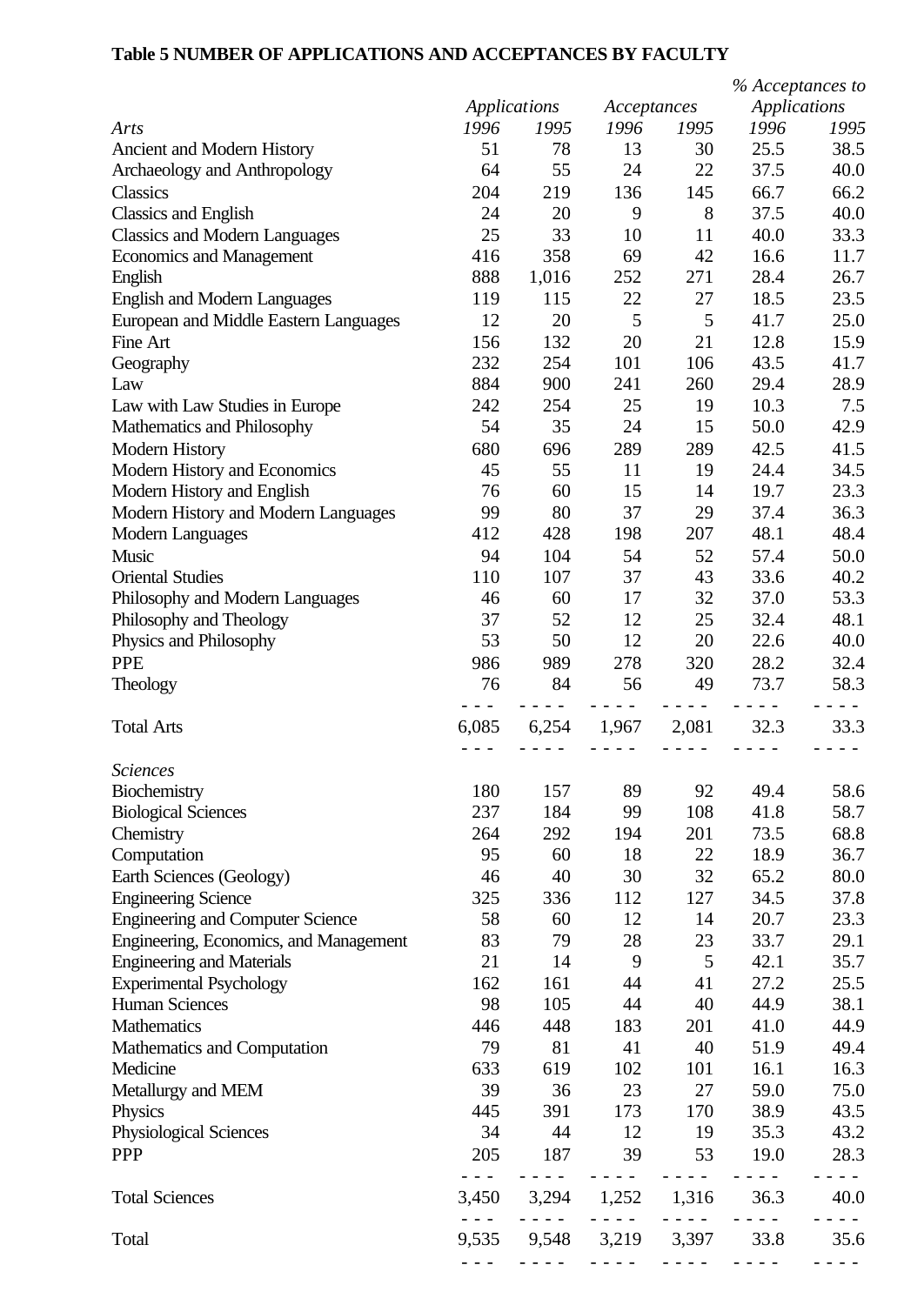|                    | PreQ  |        | Post $Q$ |                | <b>Total</b> |        |
|--------------------|-------|--------|----------|----------------|--------------|--------|
| <i>Accepted by</i> | Male  | Female | Male     | Female         | Male         | Female |
| First choice       | 1,349 | 1,091  | 188      | 120            | 1,537        | 1,211  |
| Second choice      | 79    | 69     | 9        | 15             | 88           | 84     |
| Third choice       | 22    | 37     | 3        | $\overline{2}$ | 25           | 39     |
| Other              | 94    | 94     | 26       | 21             | 120          | 115    |
|                    | 1,544 | 1,291  | 226      | 158            | 1,770        | 1,449  |
|                    |       |        |          |                |              |        |
| Total              | 2,835 |        | 384      |                | 3,219        |        |
|                    |       |        |          |                |              |        |

#### **Table 6 ACCEPTANCES BY COLLEGE CHOICE**

Candidates are given the opportunity of applying to Oxford without having to name a college of preference. A total of 982 candidates submitted open applications. The missing college of preference was allocated by the Admissions Office computer which took into account the application patterns produced by the candidates who had named a college. 130 of the 982 who submitted open applications gained places, which is an acceptance rate of 13.3 per cent. All colleges were allocated some open application candidates; five were allocated fewer than 10, nine were allocated between 10 and 20, ten were allocated between 21 and 50, and three were allocated between 50 and 100. One college received 150 allocated candidates and another 112.